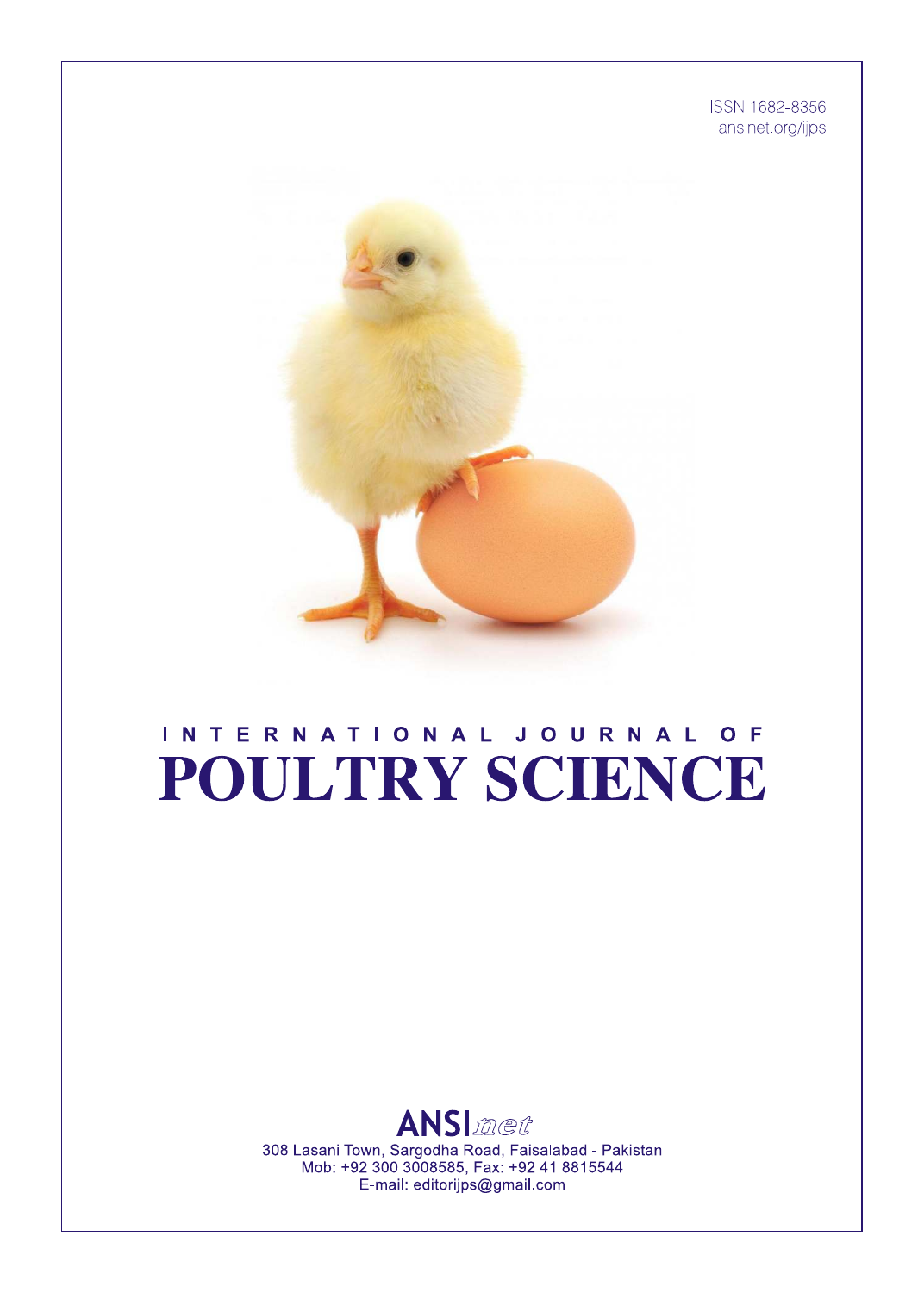### **OPEN ACCESS International Journal of Poultry Science**

ISSN: 1682-8356 DOI: 10.3923[/ijps.2017.323.327](http://crossmark.crossref.org/dialog/?doi=10.3923/ijps.2017.323.327&domain=pdf&date_stamp=2017-07-15)



## **Research Article Anticoccidial Effect of a** *Negilla sativa* **Seed-based Diet on** *Eimeria tenella* **Infection in Chickens**

### Latif Ibrahim Kadhim

Department of Pathology and Poultry Diseases, Faculty of Veterinary Medicine, University of Kerbala, Iraq

## Abstract

Background and Objective: Eimeria tenella (E. tenella) infection is one of the most common and widely distributed parasitic diseases in chickens. Anticoccidial agents are used to treat the disease; however, due to the rise of drug-resistant strains and the ban of anticoccidials in many countries, alternative treatments are necessary. This study was conducted to analyze the effectiveness of Nigella sativa crushed seeds and ionophore salinomycin on E. tenella infection in broiler chickens. Methodology: One hundred one-day-old broiler chicks were divided into 4 equal groups. Group 1 (G1) was fed a basal anticoccidial-free diet containing 1% crushed *Nigella sativa s*eeds and Group 2 (G2) was fed a basal diet containing 60 g t<sup>-1</sup> of salinomycin for 35 days. Groups 3 (G3) and Group 4 (G4) were fed the basal diet only. G1, G2 and G3 were challenged with  $1 \times 10^4$  sporulated oocysts of E. tenella and G4 served as the unchallenged control group. **Results:** The results revealed significant increases in glutathione (GSH) concentration, glutathione peroxidase (GSH-Px), superoxide dismutase (SOD) and catalase (CAT) activities at days 28 and 35 in G1 compared to G3 group. Nevertheless, a significant decrease in plasma malondialdehyde (MDA) was found in G1, G2 and G4 following the E. tenella challenge. Furthermore, G1 had significantly minor intestinal lesions scores and lower oocyte shedding compared to G3. Conclusion: It is concluded that Nigella sativa can be used to prevent and monitor avian Coccidiosis.

Key words: Eimeria tenella, Nigella sativa, oxidative stress, broilers, anticoccidial

Received: May 30, 2017 **Accepted: July 15, 2017** Published: July 15, 2017

Citation: Latif Ibrahim Kadhim, 2017. Anticoccidial effect of a Negilla sativa seed-based diet on Eimeria tenella infection in chickens. Int. J. Poult. Sci., 16: 323-327.

Corresponding Author: Latif Ibrahim Kadhim, Department of Pathology and Poultry Diseases, Faculty of Veterinary Medicine, University of Kerbala, Iraq

Copyright: © 2017 Latif Ibrahim Kadhim. This is an open access article distributed under the terms of the creative commons attribution License, which permits unrestricted use, distribution and reproduction in any medium, provided the original author and source are credited.

Competing Interest: The authors have declared that no competing interest exists.

Data Availability: All relevant data are within the paper and its supporting information files.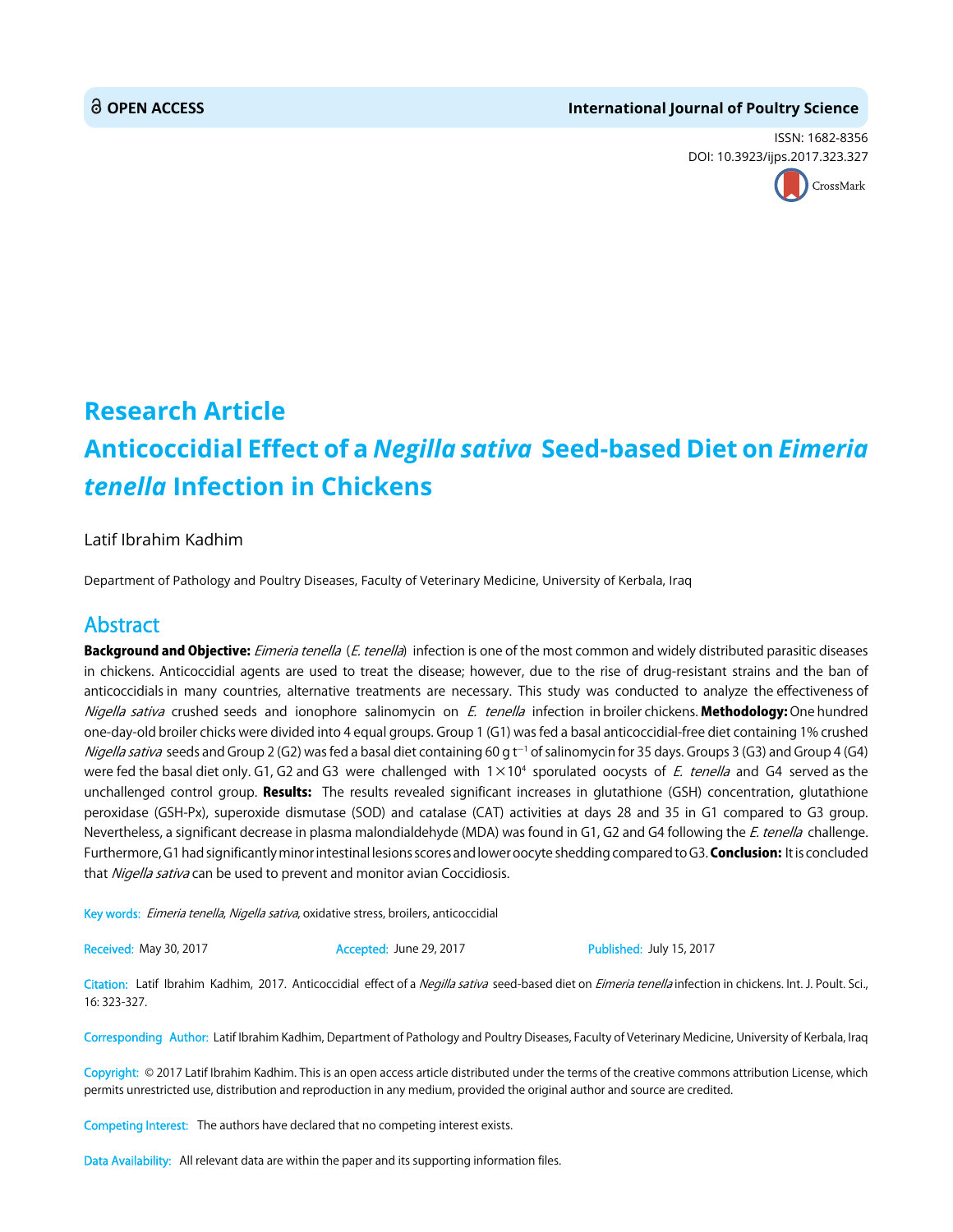### INTRODUCTION

Coccidiosis is one of the most economically important diseases affecting commercial poultry<sup>1</sup>. Coccidiosis is related to intracellular protozoan parasites of the genus *Eimeria* and causes disruption of the intestinal epithelium, leading to diminished feed efficiency and loss of body weight $1-3$ . Currently, in intensively reared poultry settings, this infection is controlled by the use of anticoccidial medications and/or by vaccination4 . However, due to the increase in medicationresistant strains of *Eimeria* and rising public distress about medication remain in chicken products, additional treatments are urgently required<sup>5,6</sup>. Several studies have investigated the use of various dietary supplements and probiotics to control *Eimeria* infections<sup>7-10</sup>. Nigella sativa and its active constituents have been found to exhibit antioxidant activity, as well as immunomodulatory, immunotherapeutic potentials, antitoxic, anti-histaminic, anti-inflammatory properties and anti-helmenthic effects<sup>11,12</sup>.

This study evaluated the effects of Nigella sativa-based diets as natural anticoccidials through their antioxidant behavior to control *E. tenella* infections in broiler chickens.

#### MATERIALS AND METHODS

After cleaning and disinfecting pens, 100 one-day-old broiler chicks (Ross 308) were randomly assigned to four equal groups of 25 chicks each. Group 1 (G1) was fed with a basal diet free of anticoccidial drug and supplemented with 1% whole crushed Nigella sativa seeds and Group 2 (G2) was fed with a basal diet containing salinomycin (Bio-Cox) at a rate of 60 g  $t^{-1}$  for 35 days. Group 3 (G3) and Group 4 (G4) were fed the basal diet only. G3 served as the challenged untreated control and G4 served as the untreated unchallenged control. G1, G2 and G3 groups were challenged with  $1 \times 10^4$  mature oocysts of *E. tenella. Nigella sativa* crushed seeds were mixed daily with the basal diet for the duration of the experiment. Feed and water were provided ad libitum and continuous 24 h of lighting was applied. The environmental temperature was decreased gradually from  $33^{\circ}$ C on day 1 to 24°C ( $\pm$ 1) on day 21. Chickens were vaccinated against Newcastle disease, infectious bronchitis and infectious bursal disease. To determine gut lesion scores, 6 chickens were randomly chosen from each group for scoring at day 7 after the *Eimeria* challenge<sup>13</sup>.

Eimeria infection and assessment of fecal oocyst **production:** The oocysts of a field isolate of *E. tenella* were

obtained from a broiler farm that had chickens with bloody diarrhea, pathognomonic cecal lesions and a high mortality rate. Oocysts were collected from cecal contents and sporulated in a 2.5% potassium dichromate solution. Chickens in G1, G2 and G3 were orally challenged with  $1 \times 10^4$  sporulated oocysts of *E. tenella* at 28 days of age. Fecal materials were collected from the litter at 10 days post-infection and the numbers of oocysts  $g^{-1}$  were assessed using a hemocytometer counting chamber<sup>14</sup>.

**Blood sampling:** Blood samples (2-3 mL) were taken from separate chickens ( $n = 6$ ) at days 28 and 35 from the jugular vein and collected into tubes containing Ethylenediaminetetraacetic acid (EDTA) as an anticoagulant for the determination of glutathione (GSH) level, glutathione peroxidase (GSH-Px), superoxide dismutase (SOD) and catalase (CAT) activities in the hemolysate. Hemoglobin content (Hb) was performed as previously described by Jain<sup>15</sup>. Blood plasma was used for the estimation of malondialdehyde (MDA) as previously described by Ohkawa et al.<sup>16</sup>.

**Hemolysate preparation:** At 28 and 35 days of age, blood samples were collected in EDTA and centrifuged at 3000 rpm for 10 min; the buffy coat and plasma were separated from erythrocytes. Erythrocytes were washed three times with 0.9% normal saline and then 20% (v/v) hemolysate was prepared. The Beutler *et al.*<sup>17</sup> procedure was used to measure hemolysate activities levels of GSH. GSH-Px was measured according to the method of Paglia and Valentine<sup>18</sup>, SOD was measured according to the method of Marklund and Marklund<sup>19</sup> and CAT was measured according to the method of Aebi20.

Statistical analysis: The data were analyzed with SPSS 16.0 (SPSS Inc., Chicago, IL, USA) using one-way analysis of variance and least significance differences to determine the difference between groups at level of p<0.05.

#### RESULTS

Tables 1, 2, 3 and 4 show GSH levels, GSH-Px, SOD and CAT activities of the chickens at 28 and 35 days. From day 28, broilers from G1 group had the highest (p<0.05) GSH levels, GSH-Px, SOD and CAT activities. At day 35, G3 group had the lowest (p<0.05) GSH levels, as well as GSH-Px, SOD and CAT activities.

Significant levels of plasma MDA were apparent in G3 at day 35 only (Table 5). Nevertheless, plasma MDA levels in the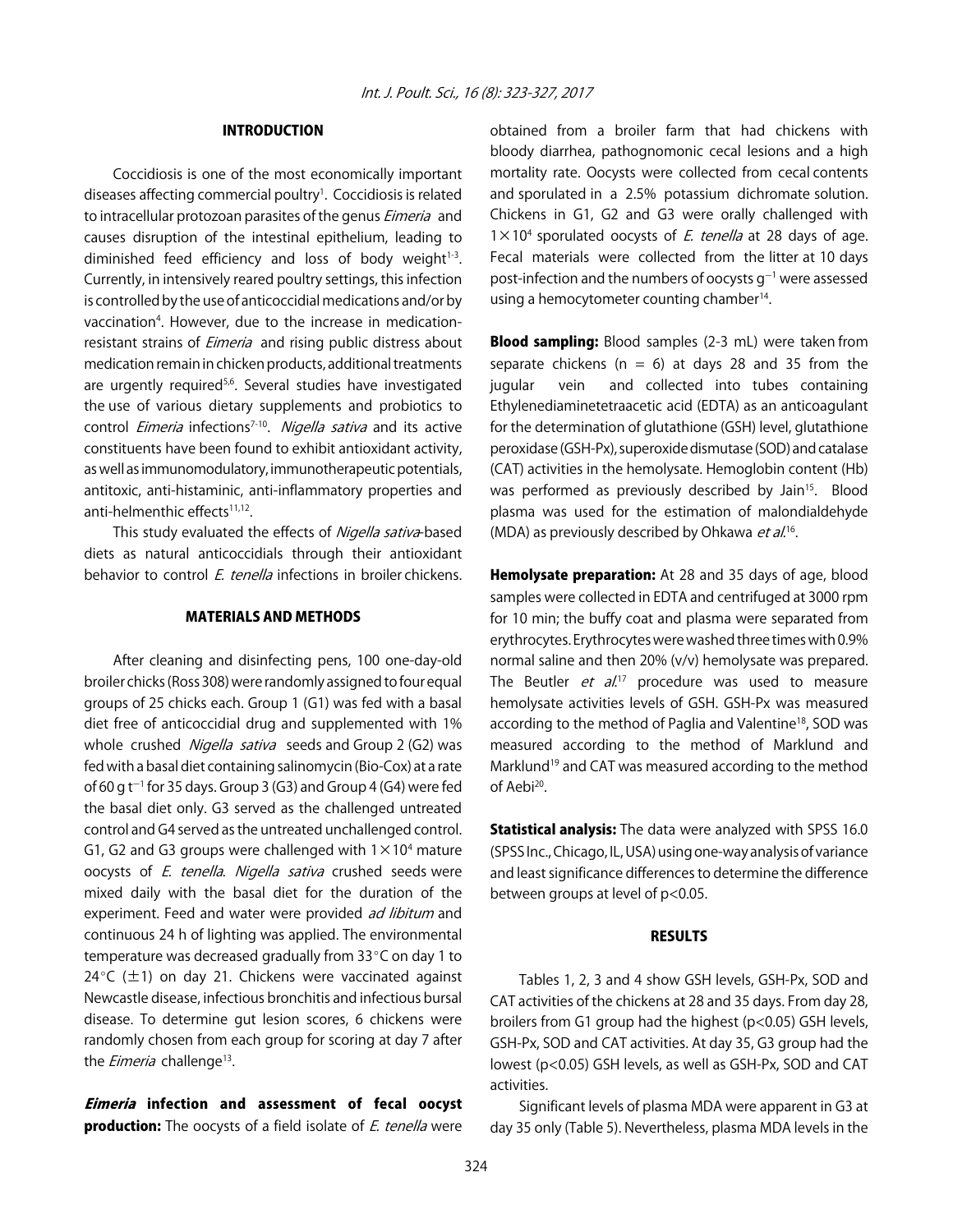Table 1: Levels of glutathione (GSH) in erythrocyte hemolysate in the different groups of chickens at 28 and 35 days of age

| Parameter                                    | Groups         | 28 days                   | 35 days                       |
|----------------------------------------------|----------------|---------------------------|-------------------------------|
| $GSH$ (nmol mL $^{-1}$ Hb)                   | G1             | $17.43 \pm 2.00^{\circ}$  | $13.61 \pm 1.04^a$            |
|                                              | G <sub>2</sub> | 13.33±0.98 <sup>b</sup>   | $10.86 \pm 0.92^{\rm b}$      |
|                                              | G <sub>3</sub> | $12.90 \pm 1.30^{\rm b}$  | $8.23 \pm 1.15$ <sup>c</sup>  |
|                                              | G <sub>4</sub> | 13.49 ± 1.12 <sup>b</sup> | $12.94 \pm 0.80$ <sup>a</sup> |
| a,b,cp<0.05, SD: Standard deviation of means |                |                           |                               |

Table 2: Levels of glutathione peroxidase (GSH-Px) activity in erythrocyte

| Groups         | 28 days                      | 35 days                                                                 |
|----------------|------------------------------|-------------------------------------------------------------------------|
| G1             | $9.82 \pm 0.80$ <sup>a</sup> | $8.20 \pm 1.00^{\circ}$                                                 |
| G <sub>2</sub> | $6.64 \pm 1.47$ <sup>b</sup> | $5.57 \pm 1.28$ bc                                                      |
| G <sub>3</sub> | $7.78 \pm 1.11$ <sup>b</sup> | $4.50 \pm 1.56$ <sup>c</sup>                                            |
| G <sub>4</sub> | 7.39±1.78 <sup>b</sup>       | 7.92±0.89 <sup>a</sup>                                                  |
|                |                              | hemolysate in the different groups of chickens at 28 and 35 days of age |

a,b,cp<0.05, SD: Standard deviation of means

Table 3: Levels of superoxide dismutase (SOD) activity in erythrocyte hemolysate in the different groups of chickens at 28 and 35 days of age

| Parameter           | Groups         | 28 days                     | 35 days                        |
|---------------------|----------------|-----------------------------|--------------------------------|
| $SOD (U q^{-1} Hb)$ | G1             | $49.29 + 2.24$ <sup>a</sup> | $43.37 \pm 5.30^a$             |
|                     | G <sub>2</sub> | $37.90 \pm 6.29^{\circ}$    | $36.29 \pm 4.39$ <sup>ab</sup> |
|                     | G <sub>3</sub> | $39.13 \pm 4.30^{\circ}$    | $30.55 \pm 6.00^{\circ}$       |
|                     | G4             | $40.28 \pm 3.75^{\circ}$    | $41.30 \pm 3.28$ <sup>a</sup>  |

a,bp<0.05, SD: Standard deviation of means

Table 4: Levels of catalase (CAT) activity in erythrocyte hemolysate in the different groups of chickens at 28 and 35 days of age

| Parameter           | Groups         | 28 days                       | 35 days                       |
|---------------------|----------------|-------------------------------|-------------------------------|
| $CAT (U q^{-1} Hb)$ | G1             | $60.25 \pm 4.64$ <sup>a</sup> | $56.38 \pm 6.35$ <sup>a</sup> |
|                     | G <sub>2</sub> | $49.99 \pm 3.38$ b            | $45.31 \pm 5.93$ <sup>b</sup> |
|                     | G <sub>3</sub> | $47.31 \pm 5.39^{\circ}$      | $32.11 \pm 7.32$ <sup>c</sup> |
|                     | G4             | 50.00 $\pm$ 4.25 <sup>b</sup> | 53.29 ± 4.44 <sup>a</sup>     |
|                     |                |                               |                               |

a,b,c<sub>p</sub><0.05, SD: Standard deviation of means

Table 5: Levels of malondialdehyde (MDA) in blood plasma in the different groups of chickens at 28 and 35 days of age

| Parameter                            | Groups         | 28 days                        | 35 days                        |
|--------------------------------------|----------------|--------------------------------|--------------------------------|
| $MDA$ (nmol mL <sup>-1</sup> plasma) | G1             | $3.851 \pm 0.282$ <sup>a</sup> | 5.358±0.475 <sup>b</sup>       |
|                                      | G <sub>2</sub> | $4.350 \pm 0.350$ <sup>a</sup> | 5.981 $\pm$ 0.501 <sup>b</sup> |
|                                      | G <sub>3</sub> | $3.909 \pm 0.218$ <sup>a</sup> | $7.870 \pm 0.600$ <sup>a</sup> |
|                                      | G4             | $4.089 \pm 0.118$ <sup>a</sup> | $4.126 \pm 0.217$ c            |

a,b,c<sub>p</sub><0.05, SD: Standard deviation of means

G1 and G2 groups were comparable. No significant differences were observed between all experimental groups at day 28.

The result of oocyst output at 28 and 35 days of age (10 days post-challenge infection) are presented in Fig. 1. The G3 group had the highest mean numbers of oocysts, with approximately  $2.31 \times 10^6$  total oocysts shed. The G1 and G2 groups shed approximately  $0.41 \times 10^6$  and  $0.34 \times 10^6$  total oocysts, respectively.

The lesion scores of broilers during the experimental period (mean±SD) are shown in Fig. 2. Lesion scores were zero at 28 days for all the groups before the challenge. After the challenge, the G3 group had the highest mean lesion



Fig. 1: Oocysts output  $(\times 10^6)$  in the different groups of chickens at 28 and 35 days of age



Fig. 2: Lesion scores in the different groups of chickens at 28 and 35 days of age

scores with an average of 3.6, while the mean lesions scores for the G1 and G2 groups were 1.8 and 1.6, respectively.

#### **DISCUSSION**

Reactive oxygen species (ROS) are molecules that are normally produced inside cells and tissues. The effects of ROS are usually mitigated by internal antioxidants and repair systems; however, the negative effects of ROS are not completely resolved and some of these effects accumulate over time to cause oxidative stress, a condition in which ROS production is greater than internal antioxidant systems<sup>21</sup>. Consequently, oxidative damage to different types of macromolecules can occur, which may be involved in the pathogenesis of many different diseases<sup>21,22</sup>.

Results from this study showed that supplementation with Nigella sativa seeds in the diet significantly increased levels of different antioxidants on day 28 (GSH, GSH-Px, SOD and CAT). The antioxidant properties of Nigella sativa seeds have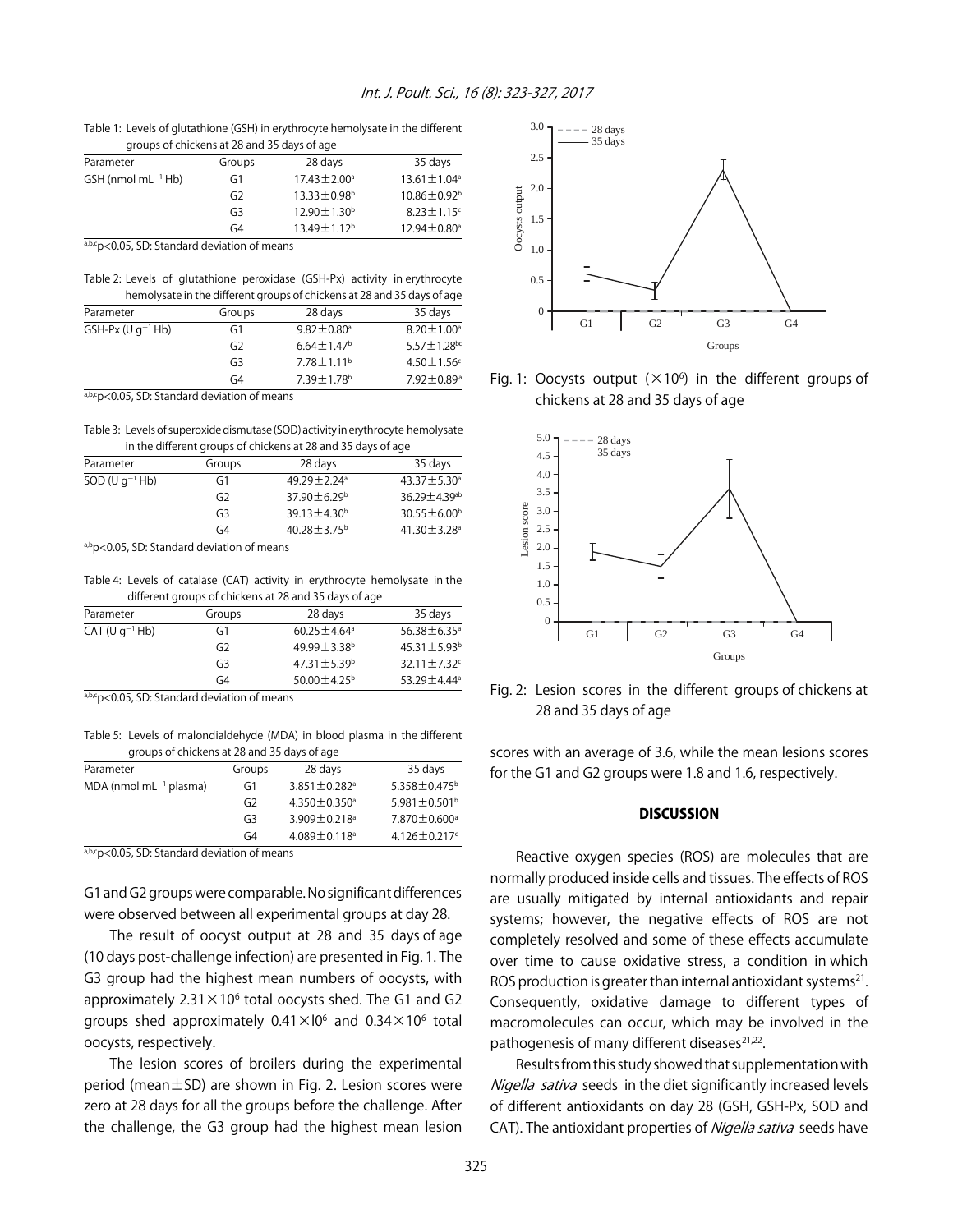been reported in many other previous studies $^{23}$ . It is found that up-regulation of these antioxidants in G1 was paralleled by a reduction in oxidative damage (MDA). These results are consistent with previous studies in which the oxidative damage (MDA) was significantly mitigated by enzymatic and non-enzymatic antioxidants<sup>24</sup>.

It is also found that the markers of antioxidants measured on day 35 were significantly higher in G1 compared to the other infected groups (G2 and G3), which led to decreased levels of oxidative damage (MDA) in both groups (G1 and G2). G3 had the lowest levels of antioxidants and highest levels of oxidative damage. These results were directly associated with the significant changes in the degree of lesions and the oocyte outputs among groups. G3 had the highest levels of lesions and oocyte outputs, while G2 and G1 had lower levels of lesions and oocyte outputs. The findings here highlight the effectiveness of herbal supplementation and the role of antioxidant properties of Nigella sativa seeds in recovery from parasitic infection. These seeds may be used in the diet instead of commercial chemicals like salinomycin.

#### **CONCLUSION**

Nigella sativa has an antioxidant capacity that can boost defense mechanisms of chickens against infection. This study recommends that Nigella sativa can be used commercially in the diet as a protective agent.

#### ACKNOWLEDGMENTS

The author is grateful for the help of the laboratory staff and farm staff of the University of Baghdad who provided technical assistance during laboratory analysis and research.

#### **REFERENCES**

- 1. McDonald, V. and M.W. Shirley, 2009. Past and future: Vaccination against Eimeria. Parasitology, 136: 1477-1489.
- 2. Morris, G.M. and RB Gasser, 2006. Biotechnological advances in the diagnosis of avian coccidiosis and the analysis of genetic variation in *Eimeria*. Biotechnol. Adv., 24: 590-603.
- 3. Dalloul, R.A. and H.S. Lillehoj, 2005. Recent advances in immunomodulation and vaccination strategies against coccidiosis. Avian Dis., 49: 1-8.
- 4. Quiroz-Castaneda, R.E. and E. Dantan-Gonzalez, 2015. Control of avian coccidiosis: Future and present natural alternatives. BioMed. Res. Int., Vol. 2015. 10.1155/2015/430610.
- 5. Williams, R.B., 2006. Tracing the emergence of drug-resistance in coccidia (*Eimeria* spp.) of commercial broiler flocks medicated with decoquinate for the first time in the United Kingdom. Vet. Parasitol., 135: 1-14.
- 6. Bafundo, K.W., H.M. Cervantes and G.F. Mathis, 2008. Sensitivity of *Eimeria* field isolates in the united states: Responses of nicarbazin-containing anticoccidials. Poult. Sci., 87: 1760-1767.
- 7. Jang, S.I., M.H. Jun, H.S. Lillehoj, R.A. Dalloul, I.K. Kong, S. Kim and W. Min, 2007. Anticoccidial effect of green tea-based diets against Eimeria maxima. Vet. Parasitol., 144: 172-175.
- 8. Molan, A.L., Z. Liu and S. De, 2009. Effect of pine bark (Pinus radiata) extracts on sporulation of coccidian oocysts. Folia Parasitol., 56: 1-5.
- 9. Nweze, N.E. and I.S. Obiwulu, 2009. Anticoccidial effects of Ageratum conyzoides. J. Ethnopharmacol., 122: 6-9.
- 10. Anosa, G.N. and O.J. Okoro, 2011. Anticoccidial activity of the methanolic extract of *Musa paradisiaca* root in chickens. Trop. Anim. Health Prod., 43: 245-248.
- 11. Leong, X.F., M.R. Mustafa and K. Jaarin, 2013. Nigella sativa and its protective role in oxidative stress and hypertension. Evidence-Based Complement. Altern. Med., Vol. 2013. 10.1155/2013/120732.
- 12. Salem, M.L., 2005. Immunomodulatory and therapeutic properties of the Nigella sativa L. seed. Int. Immunopharmacol., 5: 1749-1770.
- 13. Johnson, J. and W.M. Reid, 1970. Anticoccidial drugs: Lesion scoring techniques in battery and floor-pen experiments with chickens. Exp. Parasitol., 28: 30-36.
- 14. Hodgson, J.N., 1970. Coccidiosis: Oocyst counting technique for coccidiostat evaluation. Exp. Parasitol., 28: 99-102.
- 15. Jain, N.C., 1993. Essentials of Veterinary Hematology. Lea and Febiger, Philadelphia, PA., USA., ISBN-13: 9780812114379, Pages: 417.
- 16. Ohkawa, H., N. Ohishi and K. Yagi, 1979. Assay for lipid peroxides in animal tissues by thiobarbituric acid reaction. Anal. Biochem., 95: 351-358.
- 17. Beutler, E., O. Duron and B.M. Kelly, 1963. Improved method for the determination of blood glutathione. J. Lab. Clin. Med., 61: 882-888.
- 18. Paglia, D.E. and W.N. Valentine, 1967. Studies on the quantitative and qualitative characterization of erythrocyte glutathione peroxidase. J. Lab. Clin. Med., 70: 158-169.
- 19. Marklund, S. and G. Marklund, 1974. Involvement of the superoxide anion radical in the autoxidation of pyrogallol and a convenient assay for superoxide dismutase. Eur. J. Biochem., 47: 469-474.